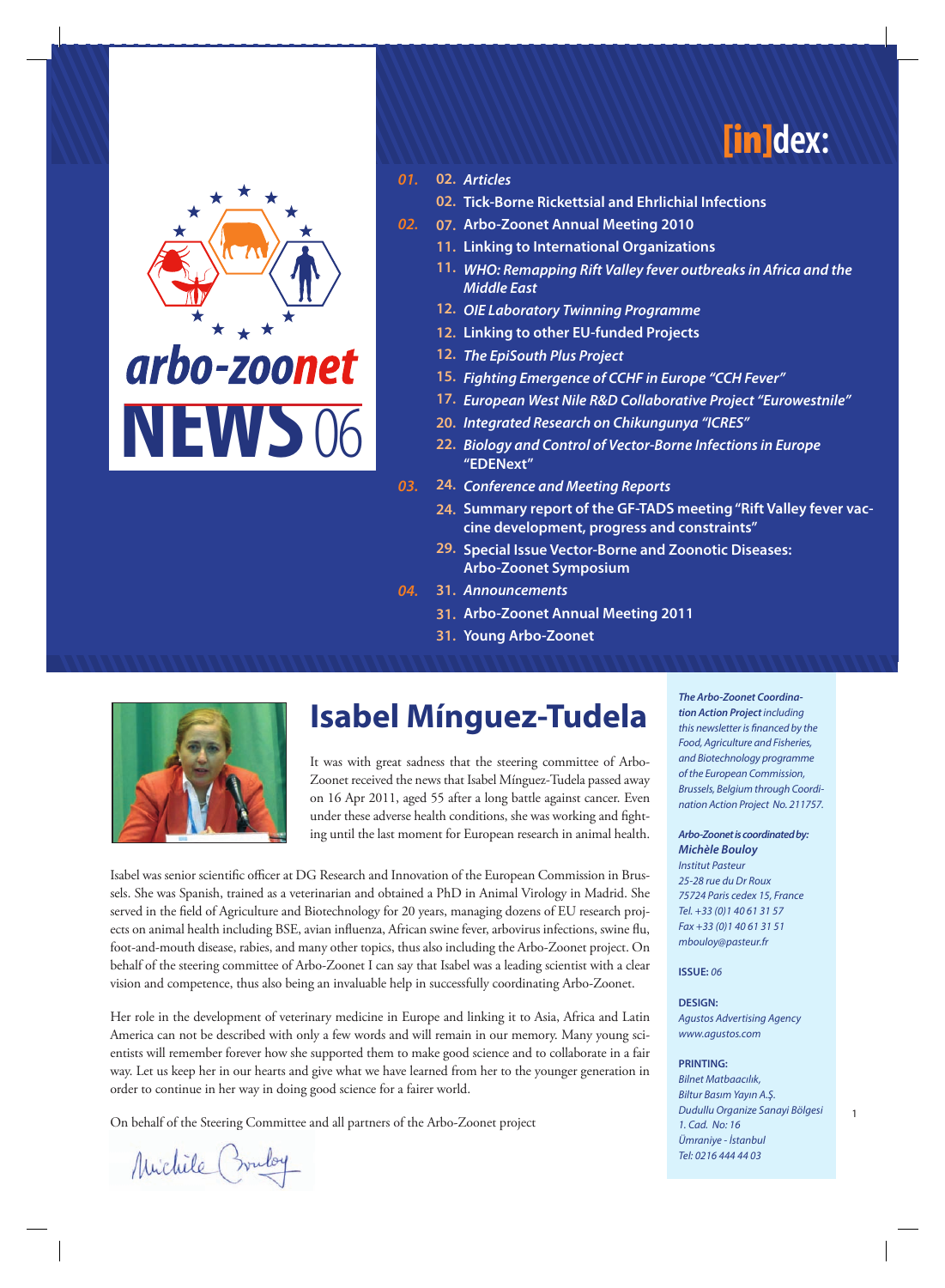### **OIE Laboratory Twinning Programme**

**Antonio Petrini, Deputy Representative OIE Sub - Regional Representation for North Africa 17 Avenue d'Afrique El Menzah V 2091 Tunis, Tunisia E-mail : a.petrini@oie.int www.rr-africa.oie.int**

The OIE network of expertise includes OIE Reference Laboratories, which provide expertise for a named OIE listed disease, and OIE Collaborating Centres which provide expertise for a designed sphere of competence. The network provides global support for surveillance, diagnostic testing and control of important animal diseases including zoonoses.

Today, the distribution of this network tends to favour developed countries and the northern hemisphere. Through the OIE Laboratory Twinning programme, OIE aims to extend the network to provide a more even geographical distribution, so that more countries will have access to highly quality diagnostic testing and expertise essential for early detection and rapid control. Expertise is essential to ensure proper application of OIE standards and equal representation of developing/in transition countries in international scientific debate.

Each twinning projects links existing OIE Reference Laboratory or Collaborating Centre with a "candidate" Laboratory. Through this link, knowledge and skills are exchanged allowing the candidate laboratory to develop capacity and expertise for a disease or a topic that is priority in its region in order to better comply with OIE International Standards.

The OIE World Animal Health and Welfare Fund provides financial support to the link between the two institutes for the duration of the project; however funds are not available for purchase of laboratory equipment or for upgrading of laboratory infrastructure. There is scope within a twinning project to support surveys, conducted by experts, that can then be used to attract further support from other donors for infrastructure or equipment.

OIE Laboratory Twinning is therefore a tool to both strengthen sustainable links within the animal health laboratory network and to extend the network to provide better global coverage, particularly in developing and in transition countries. The eventual aim is to create a network of diagnostic capacity and expertise that it is well distributed globally and that provides support in areas where it is needed (e.g. North Africa). This will have long term benefits for animal and human health.

# **LINKING TO OTHER EU-FUNDED PROJECTS**

# **The EpiSouth Plus Project**

Increasing health security in the Mediterranean area and South-East Europe by enhancing and strengthening the preparedness to common health threats and bio-security risks at national and regional levels in the countries of the EpiSouth Network

Ait-Belghiti F', Barboza P', Giese C', Leventhal F<sup>2</sup>, Dente MG<sup>3</sup>, Bejaoui M<sup>4</sup>, Fabiani M<sup>2</sup>, Alfonsi V<sup>2</sup>, Lausevic D<sup>5</sup>,<br>Salamina G<sup>6</sup>,Victoir K<sup>7</sup>, Kalaydioglu H<sup>3</sup>, Simon Soria F<sup>9</sup>, Martin de Pando C<sup>9</sup>, Hannoun D<sup>1</sup> **and Declich S3 on behalf of the EpiSouth Network**

**1 Institute for Public Health Surveillance-InVS, Saint Maurice France; 2 Middle East Consortium on Infectious Disease Surveillance-MECIDS;**

- **3 Italian National Institute of Health-ISS, Rome, Italy;**
- **4 Ministry of Health, Tunis, Tunisia;**

**5 Institute of Public Health, Podgorica, Montenegro; 6 Local Health Unit, Turin, Italy;** 

- **7 Institute Pasteur, Paris, France; 8 Refik Saydam National Hygiene Center, Ankara,**
- Turkey<br>**9** Carlos **9 Carlos III Health Institute-ISCIII, Madrid, Spain;**
- **10 National Institute of Public Health, Alger, Algeria; 11 WHO--LYO**

**http://www.episouthnetwork.org/**

At the occasion of the Year of the Mediterranean (2005), a number of countries that share the same Mediterranean ecosystem and therefore have common public health problems, agreed to develop the project called "EpiSouth": its aim was to create a collaboration framework on epidemiological issues in

<sup>12</sup> order to improve communicable disease surveillance, communication and training in the Mediterranean region and South-East Europe.

"EpiSouth" started in October 2006 with the financial support of the European Commission (EU),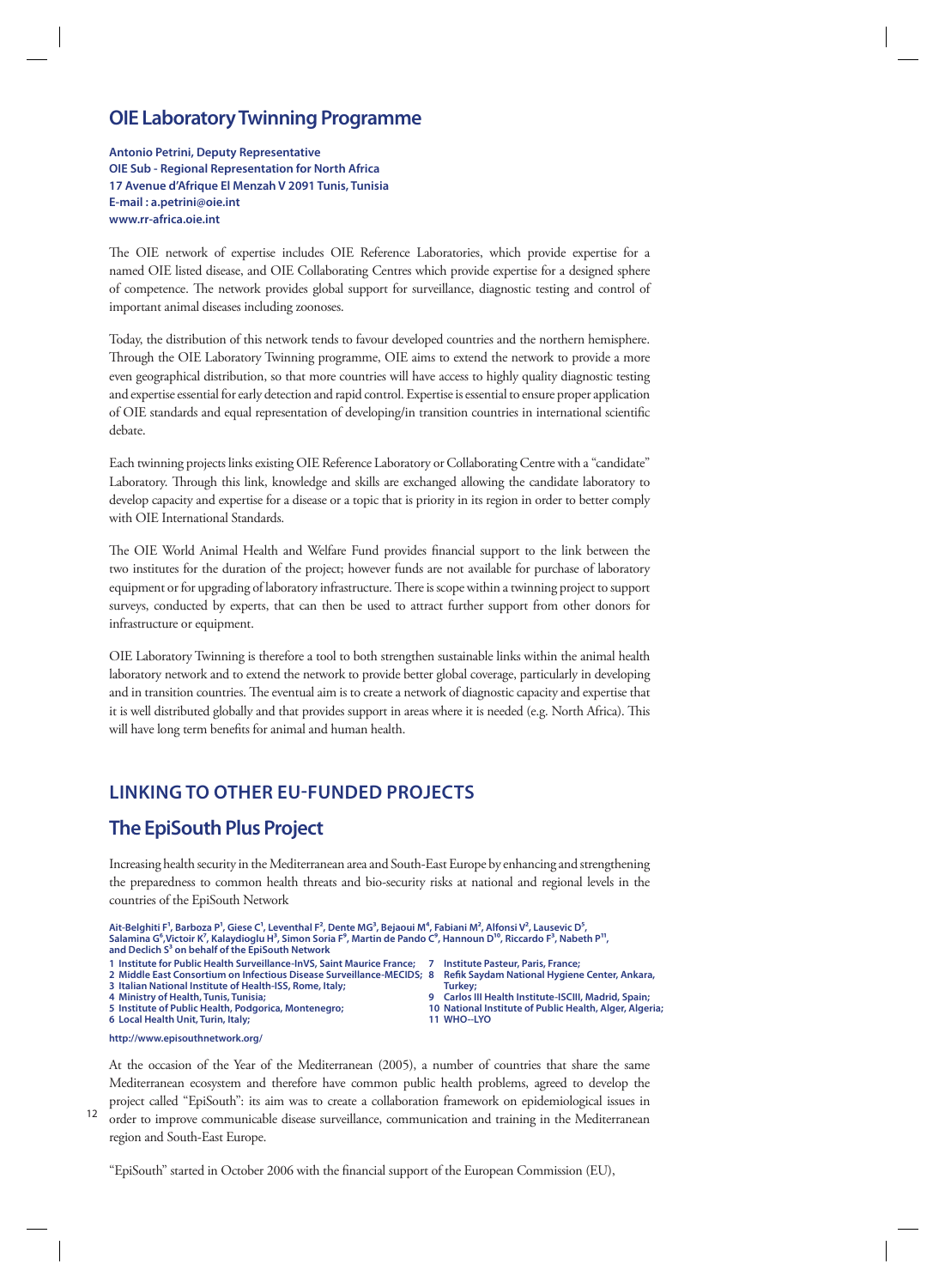the Italian Ministry of Health and the participating countries. The first EpiSouth phase ended in June 2010. As of June 2010, 27 countries (17 non-EU countries plus 1 candidate to enlargement country) were part of EpiSouth which is therefore the biggest inter-country collaborative effort in the Mediterranean region.

The second phase called EpiSouth-Plus officially started on 15th October 2010 and is expected to last until 15 April 2013. EpiSouth Plus aims at contributing to the control of public health threats and other biosecurity risks in the Mediterranean region and South-East Europe. Based on the achievements and lessons learned during firsts years, this new phase will yield a shift of activities with a wider approach to address regional gaps and needs identified in the fields of Epidemic Intelligence, Vaccine Preventable Diseases and Migrants, Cross Border Emerging Zoonoses and Training.

EpiSouth Plus is funded by the European Union (DG-SANCO/EAHC and EuropeAid) together with the participating national Institutions. The Project is also supported by the Italian Ministry of Health and ECDC.





**EpiSouth participating countries EpiSouth Meeting, Rome, April 2010**

# **EpiSouth Plus Objectives and Organisation**

The EpiSouth Plus project aims at increasing health security in the Mediterranean area and South-East Europe by enhancing and strengthening preparedness for common health threats and bio-security risks at national and regional levels in the EpiSouth countries in the framework of the International Health Regulations. The reinforcement of trust based relations in the region is an objective and an instrument in the scope of the project's implementation.

Ensuring a successful response to this challenge requires a solid framework of collaboration and information exchange among the 27 participating countries. For this purpose, Focal Points from each participating country have been appointed and asked for active involvement and collaboration in the project's activities.

The project is organised in seven Work Packages (WP), jointly co-led by EU and non-EU countries. WP leaders work in close collaboration with the corresponding WP Steering Team, while a Steering Committee, constituted by all WP leaders and the Project General Assembly, constituted by all participants, are responsible for the general strategic decisions. An Advisory Board, constituted by representatives of the collaborating institutions and external experts, provide support for the preparation of relevant documents and recommendations.

### **Activities**

Apart from three transversal WPs (i.e., WP1-Coordination; WP2-Dissemination; WP3- Evaluation) the project's activities are articulated in four WPs:

1) Establishment of a Mediterranean Regional Laboratories Network to facilitate common threats detection (WP4).

2) Promotion of common procedures in interoperable Generic Preparedness and Risk management among the countries involved in the Network (WP5).

3) Enhancement of Mediterranean Early Warning functions allowing alerts and Epidemic intelligence information sharing among EpiSouth countries through the development of interoperability with other Early Warning platforms and especially the European Early Warning and Response System (EWRS) as 13 forecasted by the current EU legislation (WP6).

> 4) Production of a strategic document, with guidelines based on assessments and surveys, aimed at facilitating IHR implementation (WP7).